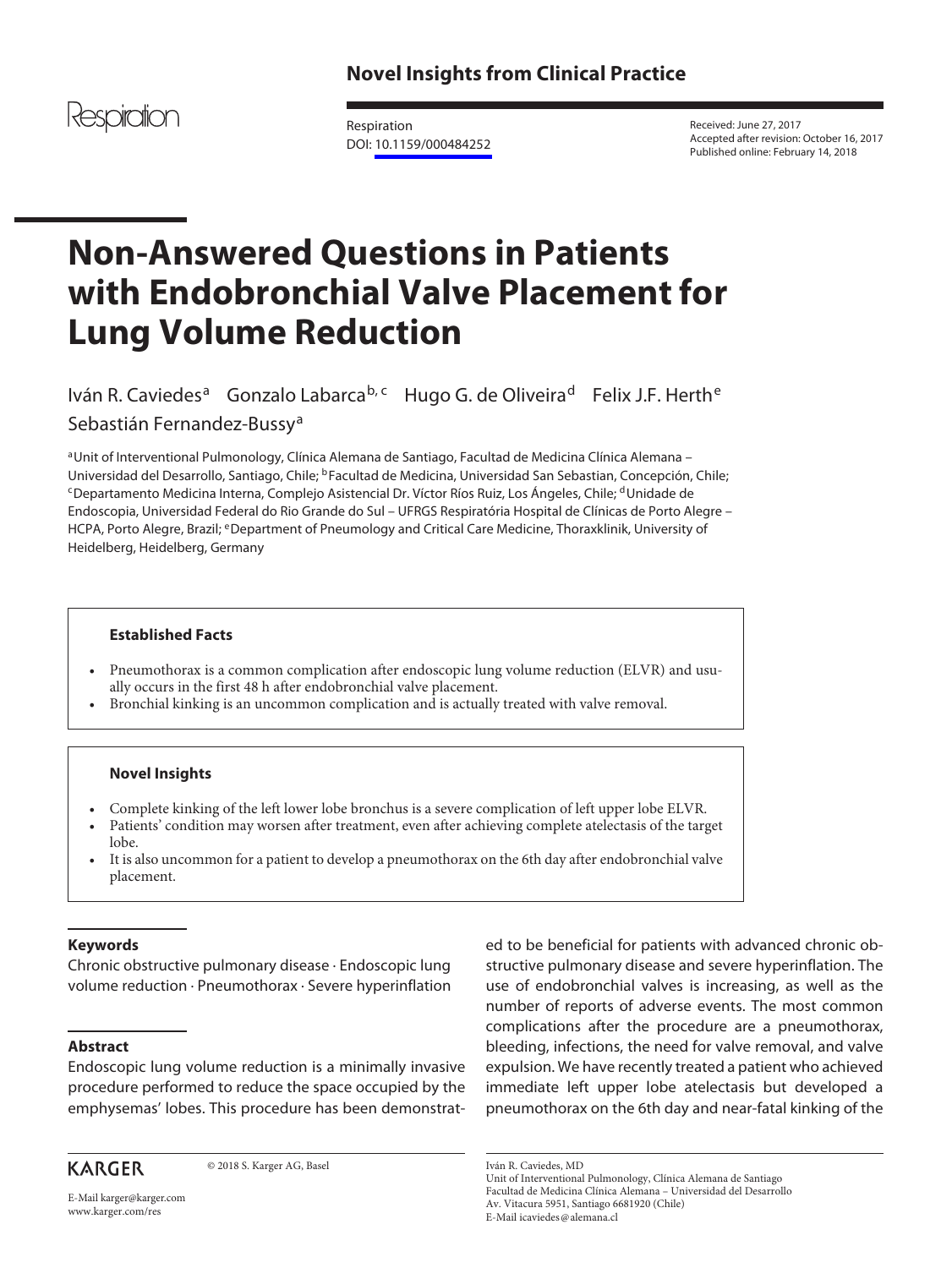left lower lobe bronchus. This patient had asphyctic episodes probably due to a functional left pneumonectomy. We should consider this unusual complication in patients undergoing endoscopic lung volume reduction whose condition worsens after achieving complete lobar atelectasis.

© 2018 S. Karger AG, Basel

#### **Introduction**

Endoscopic lung volume reduction (ELVR) with endobronchial valves has been demonstrated to be beneficial in patients with advanced emphysema. This procedure helps to improve pulmonary function, exercise tolerance, and symptoms [1] albeit with certain complications described in the literature. The benefits of this type of treatment are seen in patients without collateral ventilation. The VENT study [2] identified a subgroup of patients that may benefit from valves: complete interlobar fissure, no collateral ventilation, and complete occlusion of the target lobe. High-resolution computed tomography (HRCT) together with dedicated software (e.g., VIDA System) can be used to evaluate whether an interlobar fissure is complete or incomplete. Furthermore, the Chartis<sup>®</sup> system [3] can be used to determine the resistance to ventilation after bronchoscopic balloon occlusion of the target lobe. Thereby it increases the predictability of achieving lung volume reduction after valve treatment [4].

The relatively high morbidity and mortality rates associated with lung volume reduction surgery were the main drivers to develop ELVR techniques [1, 2, 4, 5].

#### **Case Report**

Our patient is a 67-year-old male, former smoker, with severe lung emphysema and dyspnea MRC 3. His pulmonary function tests showed FVC: 2.63 L (58.49% of predicted), FEV1: 0.72 L (20.11% of predicted), and VEF1/CVF: 27.25%. TLC was 10.23 L (138.6 % of predicted), RV was 7.07 L (270.3% of predicted), RV/ TLC was 60.09%, and IC/TLC was 22%. DLCO was 6.43 ml/mm Hg/min (19% of predicted), and 6MWT was 428 m, with dyspnea Borg 4, and oxygen saturation down to 79% (basal 95% with Oxygen 2 Lx' by nasal prongs). His CT scan demonstrated severe and bullous emphysema with upper lobe predominance. VIDA<sup>®</sup> system demonstrated complete left fissure (integrity of 98%) and an estimated left upper lobe volume of 2.67 L (left lung: 4.76 L). He had a limited quality of life, and he was on LABA, LAMA, and oxygen therapy 24 h/day.

Before placing the valves, we used the Chartis system occluding the left upper lobe, demonstrating the complete absence of flow and increased resistance at 9 min 50 s. Five Zephyr® valves were

placed, completely occluding the left upper lobe, a 4.0-mm valve (#3) LB1–2, a 5.5-mm valve  $(41)$  LB3, and a 4.0-mm valve  $(41)$ LB4–5. A complete atelectasis of the upper lobe was immediately obtained, together with an elevation and restoration of the apposition zone of the diaphragm.

A remarkable relief of dyspnea and an increased walking capacity was observed during the first 2 days after the procedure. After that, our patient presented with tachycardia and increased oxygen requirements. The CT scan demonstrated diffuse left lower lobe alveolar opacities and a laminar pleural effusion. An ex vacuo overexpansion pulmonary edema was considered, and empirical diuretics were administered. The opacities resolved without other interventions in 4 days, the laminar pleural effusion persisted.

Six days after the valve placement, the patient complained of left-sided chest pain, chest X-ray demonstrated a tension pneumothorax, and drainage was placed. He suffered from continuous air leak for 4 days which finally resolved spontaneously. A moderate apical pneumothorax was still present together with a moderate pleural effusion. During the next day, sudden, repeated, asphyctic, and near-fatal crises were seen, which made emergency assistance by the team and noninvasive mechanical ventilatory support necessary. A CT scan of the thorax showed a persistent apical pneumothorax, a moderate pleural effusion, and suggested a kinking of the left lower lobe bronchus which was confirmed by the visualization of a narrowed bronchus by bronchoscopy (Fig. 1a). The LB4–5 valve was removed, but the asphyctic crisis continued. Finally, all valves were removed, and a complete re-expansion of the left upper lobe was observed. Bronchoscopy images and CT scan showed a straightening of the lower lobe bronchus (Fig. 1b). The respiratory asphyctic crisis resolved, and the patient is now almost back to baseline.

#### **Discussion**

ELVR is a noninvasive technique that improves symptoms, exercise tolerance, and pulmonary function in an appropriate candidate with advanced emphysema [1]. Endobronchial valve placement is a reversible technique that requires the absence of collateral ventilation to produce complete atelectasis of the target lobe and to achieve a meaningful clinical improvement.

An unexpected scenario is the absence of any clinical improvement after ELVR, even after achieving complete atelectasis of the target lobe, as was the case with our patient. The amount of volume reduction was not considered an issue, not even the magnitude of negative pressure induced by a lobar collapse. We report 2 major complications after valve placement: a late tension pneumothorax 6 days after the procedure (this usually occurs within the first 24–48 h), and a complete kinking of the left lower lobe bronchus.

In retrospect, the asphyctic crises were most likely secondary to a sudden functional left pneumonectomy due to complete atelectasis of the left upper lobe secondary to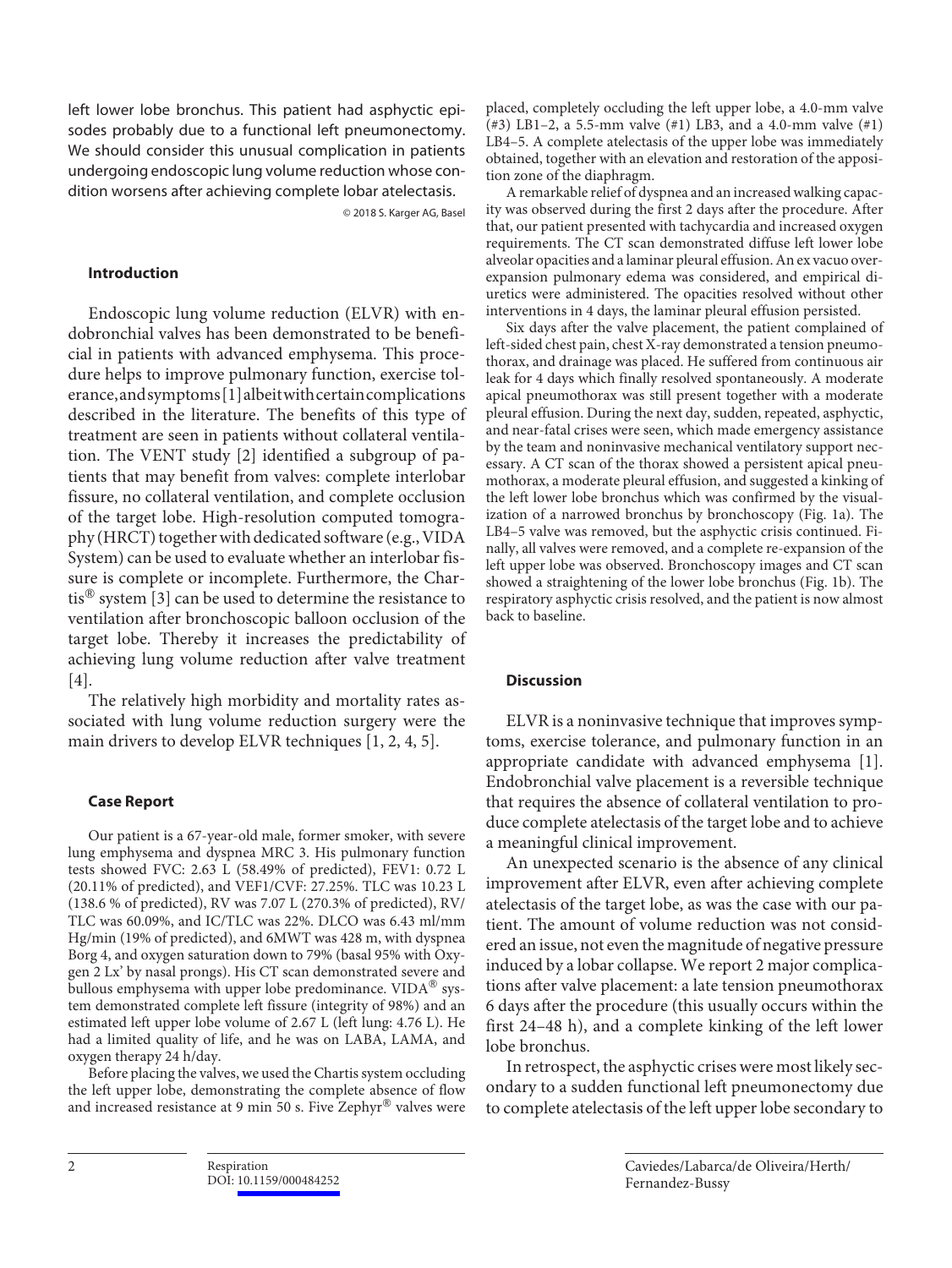

**Fig. 1. a** Left upper lobe (LUL) complete atelectasis after endobronchial valve placement. Complete collapsed and severe left lower lobe (LLL) bronchial kinking and pneumothorax (PTX). **b** Kinking of the LLL bronchus. **c** Narrowing LLL due to kinking.

**d** LUL re-expansion with resolving PTX after all valves have been removed and bronchial kinking has resolved. **e** LLL bronchus open, kinking has resolved. **f** LLL bronchus open, kinking has resolved.

endobronchial valve placement plus severe kinking of the left lower lobe bronchus. His previously estimated left upper lobe volume was 2.67 L by the VIDA system, and to our knowledge, this patient presented one of the largest reductions in lung volume reported after ELVR [6].

It is important to consider bronchial kinking in a patient whose condition worsens even after achieving complete lobar collapse. A CT scan and/or follow-up bronchoscopy are recommended for diagnosis. The removal of one or all valves may be necessary to correct this architectural deformity and improve the patient's symptoms. We do not know if the late-onset pneumothorax had any correlation with the bronchial kinking. In our case, the outcome of the procedure was unsuccessful, and we believe some specific questions about complications in patients with complete interlobar fissure need to be discussed with the aim to optimize the procedure [7–9]. Finally, we propose the interventional pulmonary community to analyze a few questions that remain to be answered:

- 1. In cases of nearly complete lobar fissure (98%), as determined by the VIDA system, is it necessary to confirm this with the Chartis system? Could the sudden lobar occlusion by a Chartis balloon be a risk factor for a tension pneumothorax?
- 2. What is the ideal or expected reduction in residual volume to obtain a clinically meaningful response? In comparison with ELVR publications, we obtained one of the largest reductions of volume reported. Do we really need to reduce higher volumes to clinically improve the outcome of these patients?